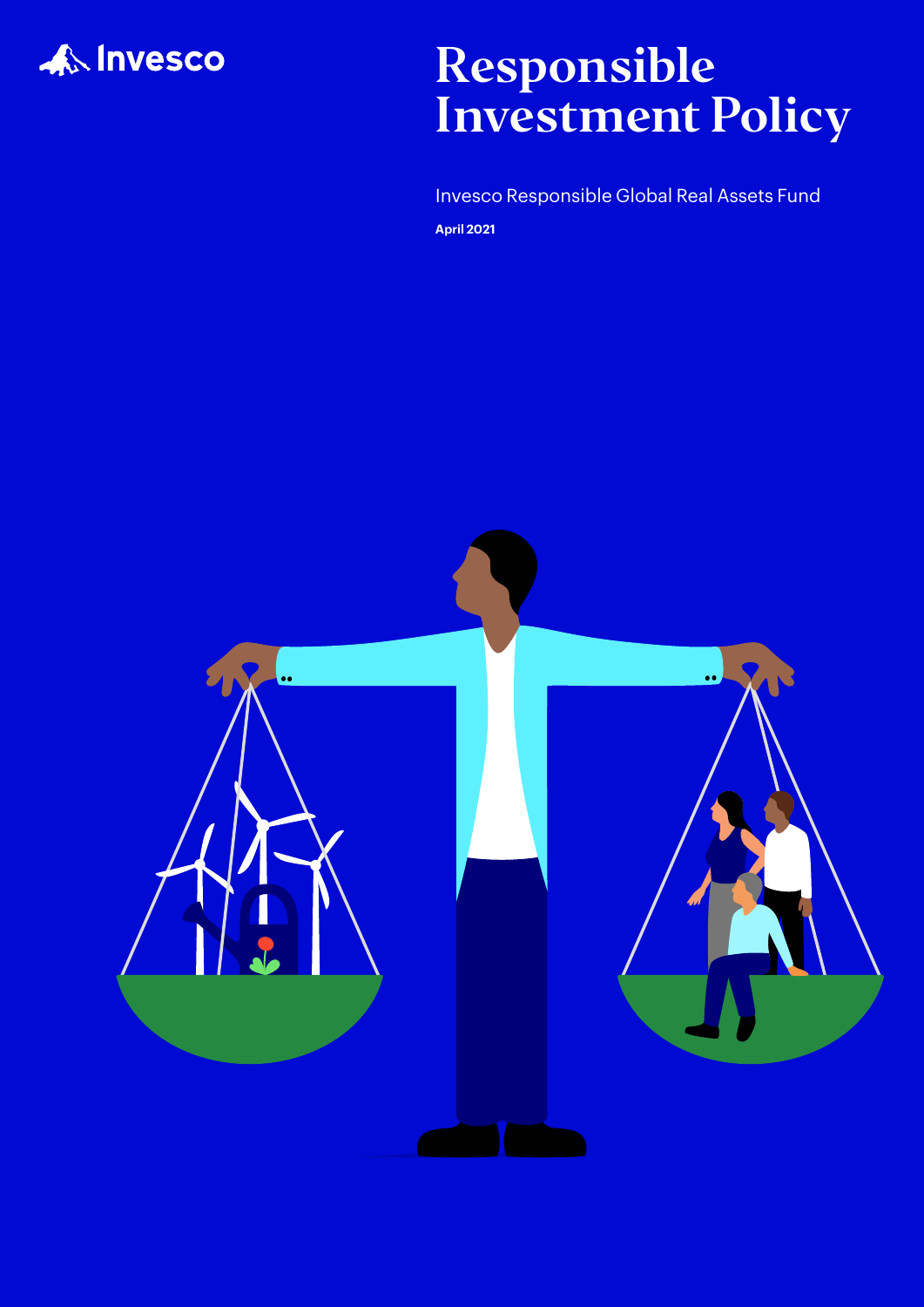#### **Contents**

- **02** Executive Summary
- **03** [Holistic ESG consideration](#page-2-0)  [in the investment process](#page-2-0)
- **04** [Key ESG Characteristics](#page-3-0)
- **09** [Investment Process](#page-8-0)
- **12** [Fund Facts](#page-11-0)

# Executive Summary

The Invesco Responsible Global Real Assets Fund (the fund) applies a defined ESG framework to guide its active investments in real estate, infrastructure, natural resources and timber companies worldwide. Its ESG approach combines sector exclusions and the selection only of issuers with stronger ESG characteristics compared to their sector peers. The fund seeks to deliver diversified exposure across the real asset opportunity set, with the investment objective of delivering total return through growth of capital and current income.

The fund is supported by Invesco's global ESG resources and infrastructure. Proprietary ESG ratings are an integral part of the fundamental research process helping to ensure that the portfolio's investment mandate is delivered. Coordination on engagement topics and oversight are also provided by Invesco's Global ESG team. In addition, the fund benefits from Invesco's worldwide real assets research and investment platform providing local, on the ground, market insights.

Invesco Listed Real Assets Team (ILRA Team) has adopted an integrated approach to ESG, recognizing the necessity for investment behaviors that effectively combine high investment standards, with active and responsible engagement activity.

## **Invesco listed real assets holistic approach to Responsible Investing and ESG**

#### **Engagement**

- Direct engagement offers a platform for long term strategy and key governance issue discussion
- Core component of research process and company specific discussions

#### **Investment process**

- Invesco's global real asset platform offers specialist research and market insight
- ESG considerations are integrated into our fundamental research proceess
- Fundamental screening combines market strength analysis and asset evaluation, along with ESG specific factors to determine relative investment attractiveness
- Exclusions and proprietary ESG Ratings create portfolio biases

Integrated **ESG** Approach

#### **Proxy voting**

- Target 100% participation in proxy voting
- Invesco reviews third party proxy research, but investment teams vote independently

Source: Invesco. For illustrative purposes only.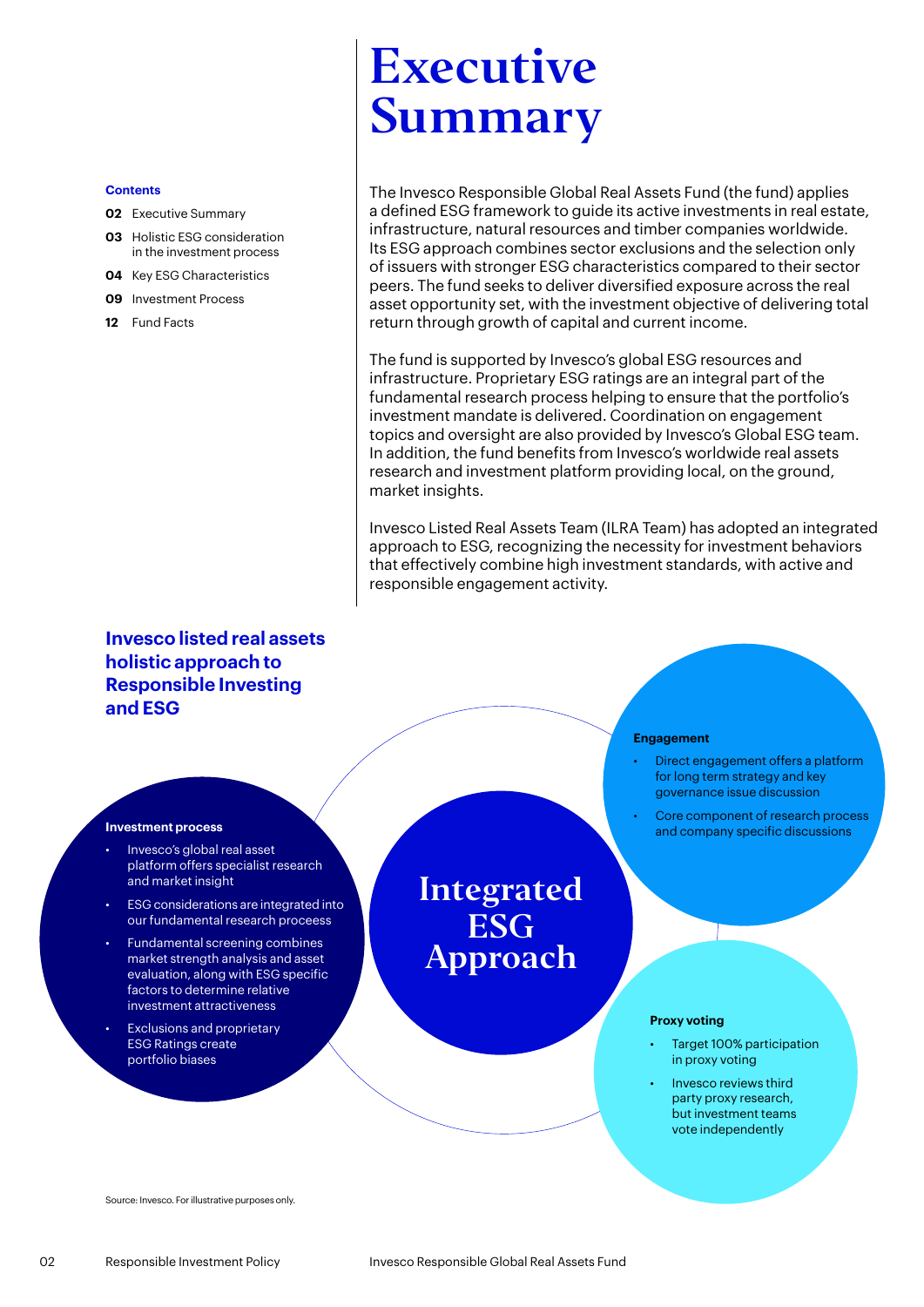<span id="page-2-0"></span>

The ILRA Team Senior Portfolio Manager team are ultimately responsible for determining, agreeing and submitting voting intentions. The team acts independently, with freedom to vote with or against management or the recommendations of thirdparty proxy research providers

## Holistic ESG integration in the investment process

## **Engagement activity**

ILRA Team's fundamentally driven investment approach requires the investment team to maintain regular and meaningful contact with companies within the investment universe and more importantly, companies held within portfolios. The objective of engagement is to obtain deep understanding of the investment opportunity and, often as a shareholder, to ensure that issues which help to define long term shareholder value creation and risk are considered.

Engagement with companies may take the form of ILRA Team driven, targeted engagement or company driven reactive engagement. It may take the form of broad, dialogue based, ongoing engagement or alternatively comprehensive engagement, focused on key specific issues. Engagement issues tend to be company specific and are broadly spread across all key corporate, financial or ESG topics. Historically, capitalization and financial structures have been a key area for engagement. In capital intensive industries, unconstrained financial flexibility is key to allowing companies to pursue effective and sustainable business strategies, asset improvement and ultimately growth in shareholder returns.

In addition to specific ILRA Team engagement activity, Invesco is also part of several ESG focused organisations that facilitate collective dialogue with companies and continues to assess other collective engagements that we would like to be more actively involved in the future. This activity is coordinated by Invesco's Global ESG team and may involve real asset focused companies. Among the initiatives relevant for ILRA Team, Invesco is a leader and co-leader in the engagement with companies as part of the Climate Action 100+ and is part of the Investor Tailings and Mining Initiative and the World Economic Forum's Coalition for Climate Resilient Investment.

## **Proxy voting policy**

ILRA Team is guided by a combination of Invesco's global proxy policy and thirdparty proxy research in understanding best practice and determining proxy voting decisions on behalf of investors. Invesco's Policy Statement on Global Corporate Governance and Proxy Voting can be found here: [Invesco Policy Statement on Global](https://www.invesco.com/corporate/dam/jcr:a1f25695-b417-4701-b399-5e6ec31929c8/Global%20Proxy%20Policy%20-%20Effective%20January%202021%20-%20FINAL%20(2).pdf)  [Corporate Governance and Proxy Voting](https://www.invesco.com/corporate/dam/jcr:a1f25695-b417-4701-b399-5e6ec31929c8/Global%20Proxy%20Policy%20-%20Effective%20January%202021%20-%20FINAL%20(2).pdf)

Invesco generally retains full and independent discretion with respect to proxy voting decisions. Aligning the investment decision with the proxy voting decision results in robust voting outcomes for our clients.

To this effect, Invesco maintains a proprietary global proxy administration platform, known as "PROXYintel". The platform streamlines the proxy voting and ballot reconciliation processes, as well as related functions, such as share blocking and managing conflicts of interest issuers. It enables fund managers to vote in an efficient manner, increase transparency, share knowledge and effectively influence corporate practices and behaviors.

The ILRA Team Senior Portfolio Manager team are ultimately responsible for determining, agreeing and submitting voting intentions. The team acts independently, with freedom to vote with or against management or the recommendations of third-party proxy research providers. The portfolio management team will draw upon their deep knowledge of their investment universe and often long-term engagement with senior listed company executives in understanding specific company issues or regional or industry nuances in forming judgement. Ultimately, the investment teams' decisions are motivated with the long-term economic interest of shareholders in mind.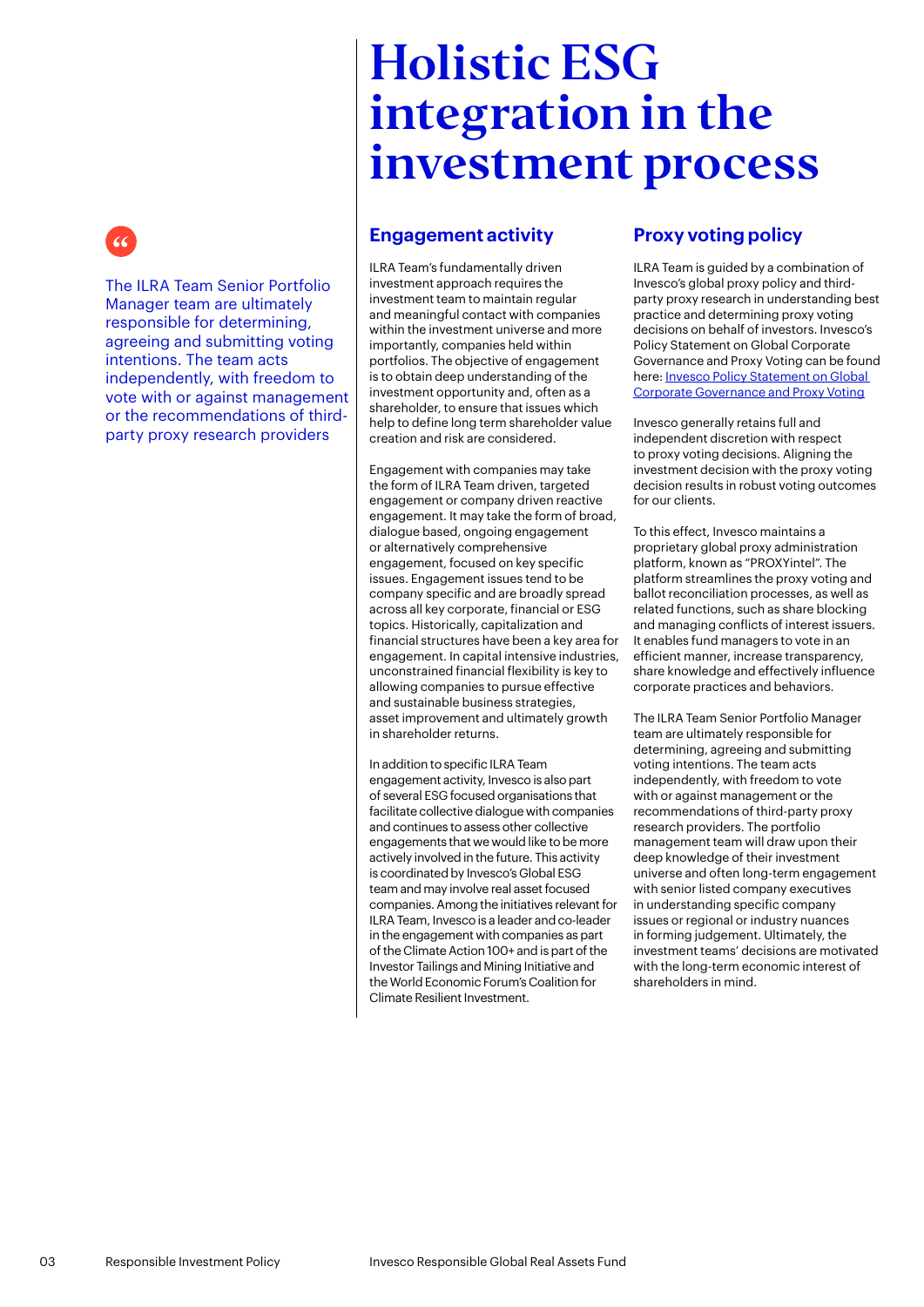### <span id="page-3-0"></span>**Oversight at a firm-wide level**

Invesco's Corporate Responsibility Committee (CRC) is composed of members of the executive leadership team. The committee drives the strategy, oversight and governance of our internal programmes, which will include progress against ESG and demonstrating Invesco's broad executive leadership commitment to responsible investment. The CRC provides direction to Invesco's investment and corporate stewardship leaders on core ESG and Corporate Social Responsibility (CSR) topics, participation in industry advocacy and policy efforts, and charitable and community organisations to enhance our impact in sustainable global efforts. Local and Global Management teams, including regional

managing directors, report to the Global Corporate Responsibility Committee on matters related to ESG and CSR.

The Global Investment Council (GIC), made up of CIOs and MDs from Invesco's global investment centres and asset classes, is co-chaired by Invesco's CEO, Marty Flanagan, and Head of Investment SMD, Greg McGreevey. The GIC provides oversight to our specialised investment teams and offers a balance of global expertise, support and connectivity. In this way, it helps provide better outcomes for clients with greater consistency over the long term. The GIC ESG Sub-Committee focuses on ESG investment issues, including climate change.

#### **Corporate Responsibility Committee (CRC)**

#### **Define corporate strategic vision for ESG and CR**

Our CRC is designed to support our investment and corporate stewardship leaders across the globe in aligning our advocacy, policy and community efforts.

#### **Global Investment Council (GIC)**

Our GIC provides oversight to our specialized investment teams and offers a balance of global expertise, support and connectivity. In this way, it helps provide better outcomes for clients with greater consistency over the long term.

#### **CRC Working Group (WG)**

#### **Regional Working Groups**

Define regional ESG requirements and implement activity accordingly.

**Identify, track, assess and establish or decide policy matters pertaining to ESG or CSR** Our CRC Working Group

identifies, tracks, assesses and measures our ESG and CSR activities. This information is periodically reported to the main CRC.

#### **GIC ESG Sub-Committee**

Where our GIC provides broad coverage, guidance and discussion to investment teams, our ESG Sub-Committee focuses on addressing ESG investment issues, including climate change and social equity.



# Key ESG characteristics

There are two main elements to the ESG framework that will be reflected throughout the investment process.

- 1. **Sector and issuer-specific exclusions and criteria**. Systemically exclude sectors and business activities that are inconsistent with the sustainability or socially responsible objectives. Recognize that some sectors have an important ongoing role to play in the global economy but apply specific criteria to ensure that high standards are met and sustainability considerations are being managed proactively.
- 2. **Positive screening criteria**. Select issuers which are assessed as being better positioned than their sector peers to address environmental, social and governance issues.

These elements are described in more detail below.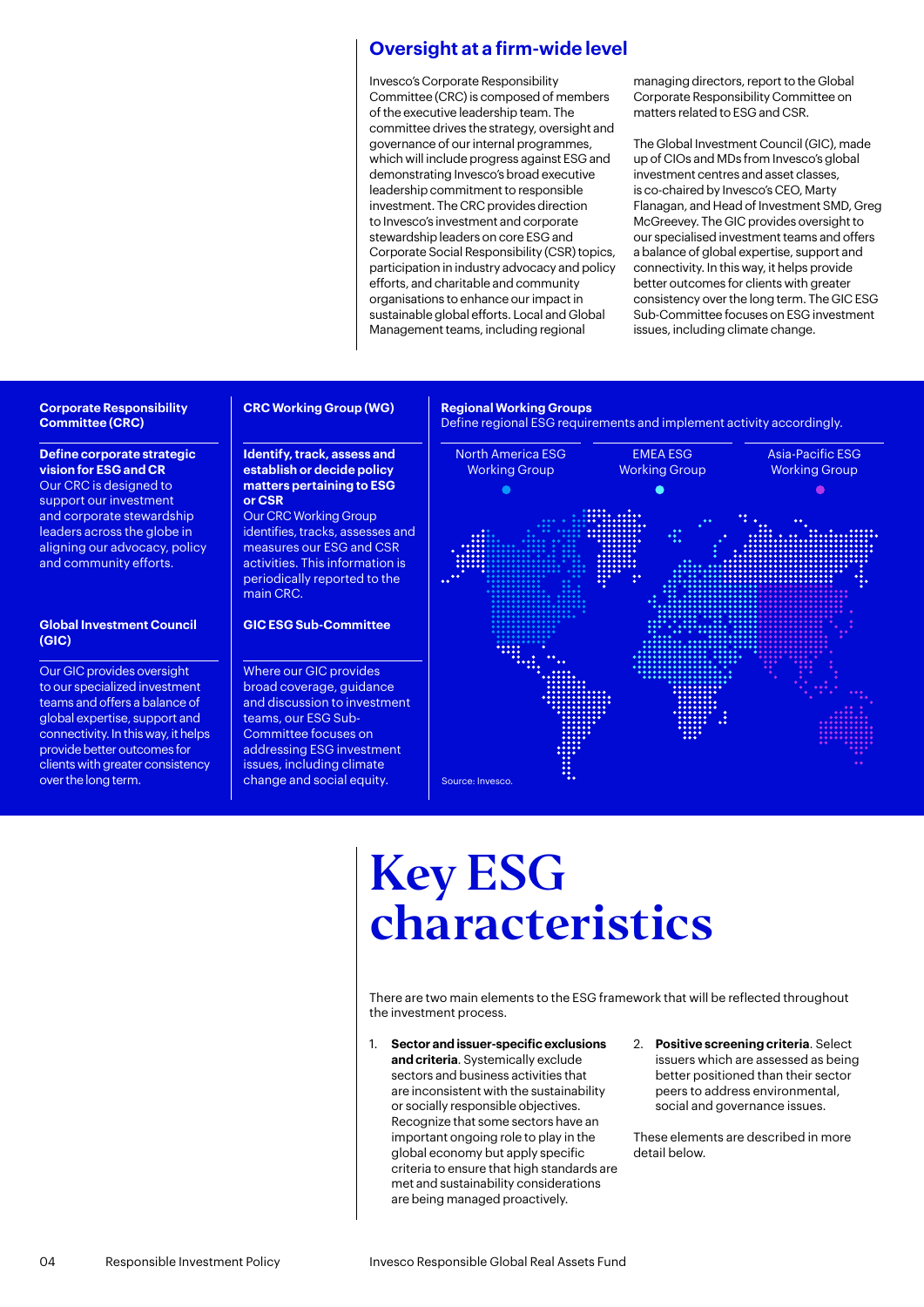## **Sector and other specific Exclusions**

Exclusion criteria and negative criteria can be used to eliminate issuers that fail to meet certain ESG criteria, while positive criteria can be used to identify companies which are particularly characterised by sustainable economic development, positive products or processes.

By applying these criteria, companies, sectors or countries are excluded from the investment universe which fail to fulfil certain ESG criteria or that violate international norms and Febelfin standards.

Industry and activity exclusions are determined independent of the Fund's investment team, by Invesco's dedicated ESG department, in order to ensure an unbiased, rigorous and consistent process. The Invesco Responsible Global Real Assets Fund uses the following exclusion criteria:

| Controversial<br><b>Activities</b>               | <b>Measure</b>                                                                                                                                           | <b>Excluded If</b><br>(% of Revenue)<br>Assessed as being<br><b>Not Compliant</b><br>with any principle |  |  |
|--------------------------------------------------|----------------------------------------------------------------------------------------------------------------------------------------------------------|---------------------------------------------------------------------------------------------------------|--|--|
| <b>UN Global</b><br>Compact                      | Violations of the UN Global<br>Compact principles                                                                                                        |                                                                                                         |  |  |
| Coal                                             | Revenues derived from Thermal Coal Mining                                                                                                                | $>= 5%$                                                                                                 |  |  |
|                                                  | Proportion of Power production from<br><b>Thermal Coal</b>                                                                                               | >=10%                                                                                                   |  |  |
| <b>Unconventional</b><br>Oil & Gas<br>extraction | Revenues, production capacity or actual<br>production from tar sands, shale oil and<br>Arctic drilling or other unconventional<br>extraction methods     | >5%                                                                                                     |  |  |
| Weapons                                          | Revenue from illegal & controversial<br>weapons (anti-personnel mines, cluster<br>munition, depleted uranium, biological/<br>chemical weapons etc.)      | >0%                                                                                                     |  |  |
|                                                  | Manufacture or sales of nuclear weapons<br>or components of nuclear weapons to<br>countries that have not signed the Nuclear<br>Non-Proliferation Treaty | >=0%                                                                                                    |  |  |
|                                                  | Revenue from small arms sales, including<br>assault weapons, to military, law enforcement<br>or civilian customers or key components                     | >=5%                                                                                                    |  |  |
|                                                  | Military contracting weapons and<br>related services                                                                                                     | >=5%                                                                                                    |  |  |
| Tobacco                                          | Revenues from production of tobacco                                                                                                                      | $> = 5\%$                                                                                               |  |  |
|                                                  | Revenues from products containing tobacco                                                                                                                | >=5%                                                                                                    |  |  |
|                                                  | Revenues from wholesale trading of tobacco                                                                                                               | $> = 5\%$                                                                                               |  |  |
| Gambling                                         | Revenues from the operation or provision<br>of equipment or services or supporting<br>products connected with gambling                                   | $> = 10%$                                                                                               |  |  |
| Adult<br><b>Entertainment</b>                    | Revenues from the production or<br>distribution of products or services<br>related to adult entertainment                                                | $> = 10%$                                                                                               |  |  |
| <b>Alcoholic</b><br><b>Beverages</b>             | Revenues from the production, product<br>and services or sale of alcoholic beverages                                                                     | >=10%                                                                                                   |  |  |
| <b>Controversies</b>                             | Any company with a Sustainalytics<br>controversy score of 4 or 5 will be excluded                                                                        | N/A                                                                                                     |  |  |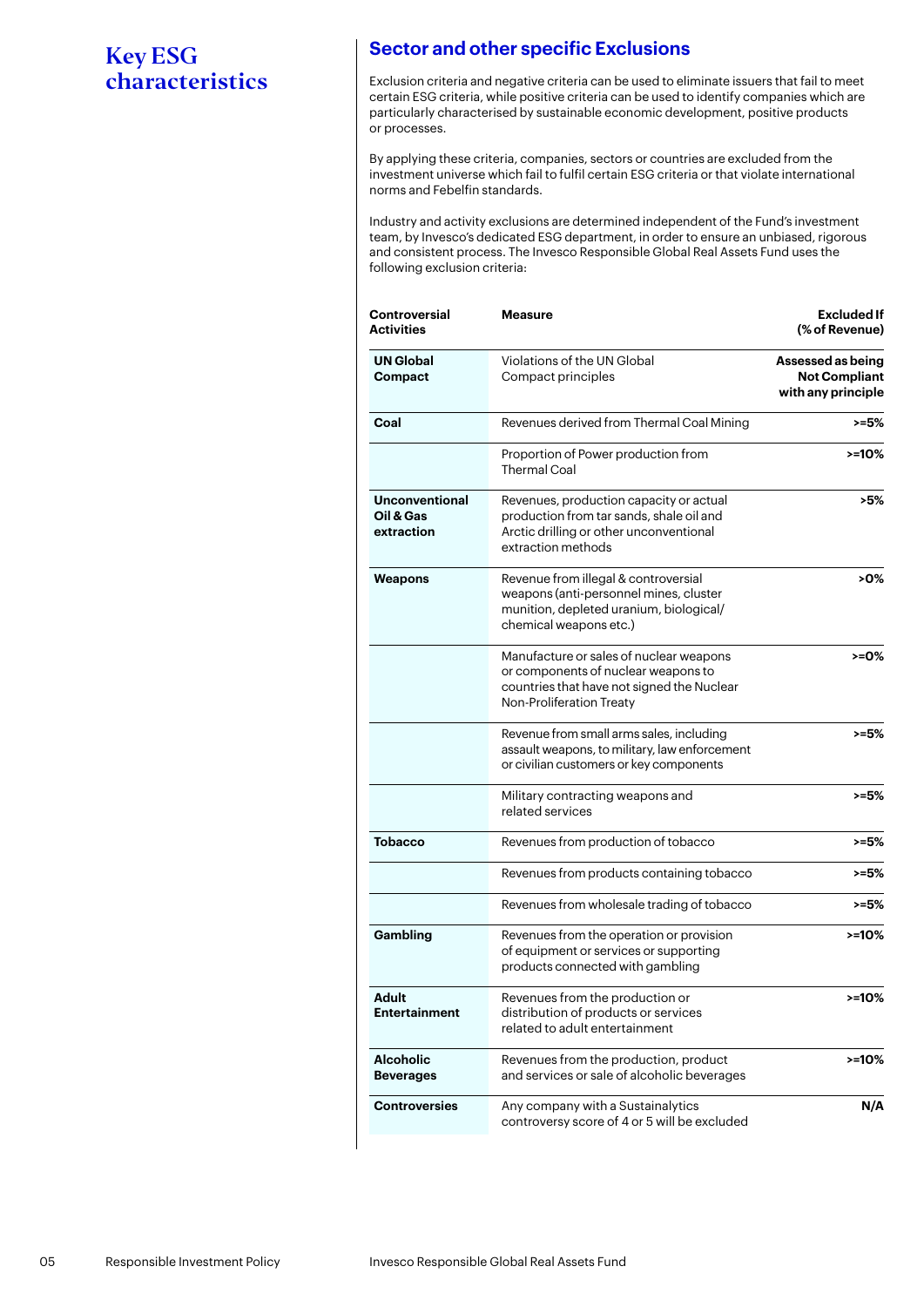

Eligible companies must derive at least



of revenues from natural gas extraction or renewables

>393

Maximum carbon emission intensity (gCO2 /kWh)



Factors used in the research process consider characteristics that are both financially material to the issuers long term sustainability and return opportunity

## **Sector-specific criteria for permitted sectors**

The Invesco Responsible Global Real Assets Fund will meet additional criteria for certain individual sectors in order to deliver its investment mandate. In some sectors, these additional criteria are necessary to ensure that the Fund's compliance with its sustainability commitments can be maintained. In other cases, the criteria exist to ensure that important global standards on sustainability issues relevant to a sector are being met by the Fund's holdings.

#### **Sector Requirements**

| <b>Conventional Oil</b><br>& Gas | Invesco must have a corporate engagement and/or shareholder<br>action policy for accelerating the transition to low carbon models.<br>Eligible companies must derive at least 40% of revenues from<br>natural gas extraction or renewables                                                                                                                                                                                                                                                                                                                                                                                                                                            |
|----------------------------------|---------------------------------------------------------------------------------------------------------------------------------------------------------------------------------------------------------------------------------------------------------------------------------------------------------------------------------------------------------------------------------------------------------------------------------------------------------------------------------------------------------------------------------------------------------------------------------------------------------------------------------------------------------------------------------------|
| <b>Utilities</b>                 | Only electricity utility companies that are on a transition path<br>in line with the Paris agreement goals (below 2° warming) are<br>eligible. This will be measured either through a carbon intensity<br>(gCO <sup>2</sup> /kWh) threshold on an annually declining scale or through<br>reference to the composition of each utilities power production.<br>The following exclusion thresholds will apply at the issuer level;<br>Maximum carbon emission intensity (gCO <sup>2</sup> /kWh) > 393<br>If carbon emission data intensity is not available, then<br>>10% power production comes from coal<br>>25% power production from oil & gas<br>>25% power production from nuclear |
|                                  |                                                                                                                                                                                                                                                                                                                                                                                                                                                                                                                                                                                                                                                                                       |

## **Positive issuer selection criteria**

Building on the sector exclusions and sector-specific criteria set for permitted sectors, the Fund will pursue a progressive approach to issuer selection based on the proprietary ESG research.

The positive selection framework is designed to ensure the portfolio only holds issuers that are positively rated by our research process in terms of fundamental growth and ESG characteristics. Factors used in the research process consider characteristics that are both financially material to the issuers long term sustainability and return opportunity and are key issues where the real assets sector has a role in contributing to long term global macro level environmental and social targets.

ESG factors are embedded in the Fundamental Rank process along with other factors that help to determine higher fundamental quality and growth prospects. A proprietary ILRA Team ESG Rating for each company is derived alongside the Fundamental Ranking process. Fundamental Ranking removes approximately one third of the investible universe from consideration and differs from the ESG Rating because it also considers market strength and revenue growth opportunity and several other fundamental qualities that are not specifically ESG related factors.

To ensure a positive portfolio bias and ownership of best in class ESG companies across the diverse real assets universe, the investment portfolio will ultimately only be constructed with holdings that earn an ILRA Team ESG Rating in the top half of ILRA Team's ESG Rating universe from an intra-sector standpoint.

## **ILRA Team ESG Ratings**

The ILRA Team ESG Rating offers a holistic view of each company's ESG characteristics and is derived alongside the Fundamental Ranking Process. Individual factors within the Fundamental Ranking process are characterised, where relevant, as environmental (E), social (S) or governance (G) related and are ascribed a weighting. These factors are aggregated into overall E, S and G ratings for each company. In determining the overall ESG Rating, the E, S and G ratings are weighted to reflect a view that for real assets, environmental and governance factors have a greater overall impact and relevance than social factors.

The ILRA Team ESG Rating is reviewed quarterly in line with the Fundamental Ranking review. Changes to ESG Ratings may see a company rating fall below the portfolio's ESG Rating threshold. In this circumstance, any holding in the company will be divested as soon as practically possible.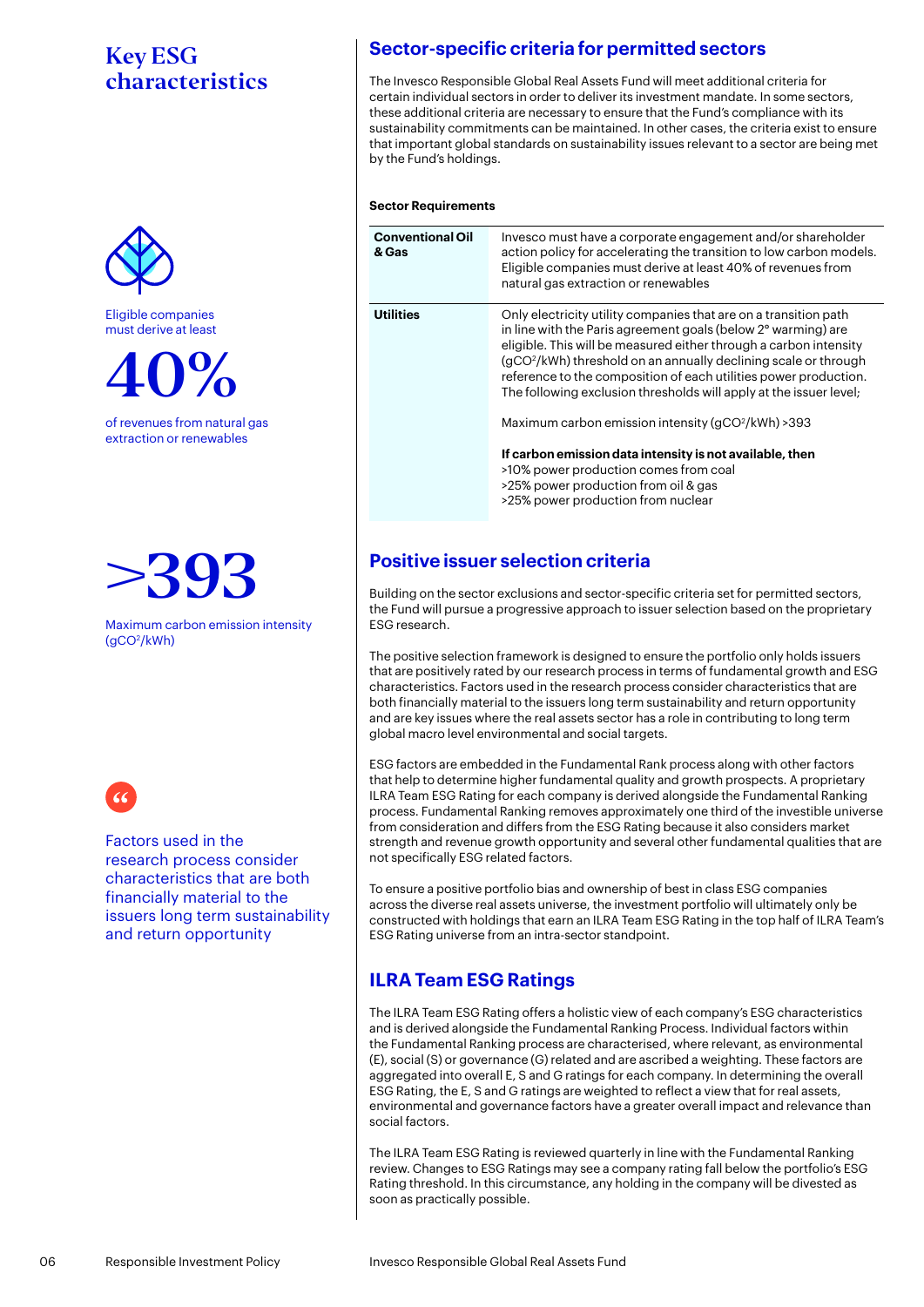#### **Environment Rating**

Scoring uses a mix of proprietary research and third-party data. The aim is to bias the portfolio to companies with assets which have:

- a high standard of design, able to contribute to net zero emissions targets and lower levels of asset carbon emissions intensity
- higher levels of clean energy use
- locations which can integrate into sustainable cities and evolving living and movement patterns that facilitate efficient use of resources and maximise transportation infrastructure opportunity for future asset improvement and retrofitting for economic and environmental gain.
- assets should be less likely to become stranded by changes in technology or rising environmental standards and occupier demands
- less locational vulnerability to climate change risks, such as extreme weather or natural resource shortage

The factors within the ILRA Team ESG Rating seek to ensure portfolio bias to important ESG factors. Key factors and biases are summarized below.

#### **Social Rating**

Scoring uses a mix of proprietary and third-party data. The aim is to bias the portfolio to companies with:

- greater local community engagement activity
- higher standards of health and safety and employee welfare and relations
- higher levels of corporate diversity
- less exposure to financial risks associated with social and demographic change

#### **Governance Rating**

Scoring uses a mix of proprietary and third-party data. The aim is to bias the portfolio to companies with:

- appropriate, long term focused capital structures with higher financial coverage levels
- highly skilled executive management, with clear long term focused corporate strategies and capital allocation plans.
- diversified revenue sources
- high levels of business ethics, transparency and reporting quality
- appropriate levels of executive compensation and insider ownership consistent with clear shareholder alignment
- non-executive independence and diversity and effective governance structures

The ILRA Team ESG Rating uses a combination of inputs from:

- Invesco's proprietary ESG ratings (ESGintel), which are created and managed by Invesco's centralized Global ESG team
- the Real Asset investment team's research activities
- other third-party data providers offering relevant analysis

ESGintel is used to provide a base of standardised ESG data and characteristics. ESGintel draws on best available data sources including Sustainalytics, ISS, CPD, Transition Pathway Initiative and Bloomberg.

Real Asset specific considerations are generated using third-party data from sources including but not limited to Bloomberg and the World Resources Institute. All other real asset specific considerations are based on internal research, leveraging the investment team's deep specialist industry knowledge, company engagement and wider Invesco investment team collaboration.

The individual company ESG Ratings are created by comparing companies within distinct industry or geographic clusters of the qualified universe and assigning scores on a relative basis within each industry or geography. This methodology allows portfolios to be diversified across all real asset sectors and geographies while allowing best in class characteristics to be recognised.

## **ILRA Team ESG Rating Composition**

The weighting system of the ILRA Team Environment, Social and Governance ratings is shown below. Weightings across E, S, and G can differ between sectors (Real Estate, Infrastructure, Natural Resources, and Timber). Furthermore, ESGintel and Real Asset specific factors can differ between sectors. Overall ESG Ratings are analysed intra-sector to ensure proper diversification.

|                                              | <b>Environment</b><br><b>Rating (40%)</b> | <b>Social Rating</b><br>(20%) | <b>Governance Rating</b><br>(40%) |
|----------------------------------------------|-------------------------------------------|-------------------------------|-----------------------------------|
| <b>ESGintel Rating</b>                       | 40%                                       | 50%                           | 30%                               |
| <b>Real Asset</b><br><b>Specific Factors</b> | 60%                                       | 50%                           | 70%                               |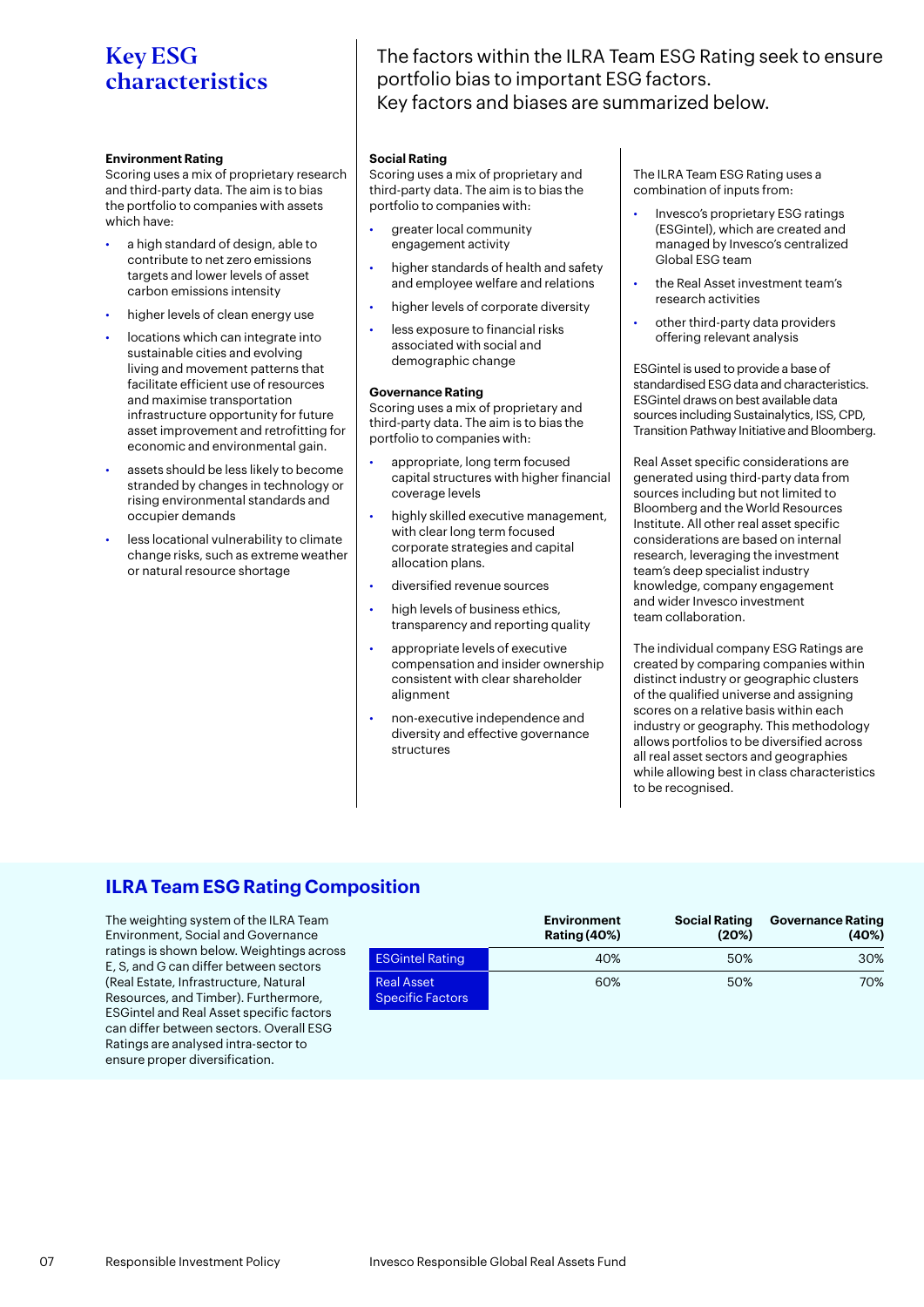## **Exposure to sustainable investments/themes1**

While the Fund does not target sustainable/ impact investments per se as an objective, the investable universe does include exposure to sustainable investments (i.e. activities contributing to an environmental or social objective). This will include exposures to sectors such as green infrastructure and clean energy which are likely to be the higher scoring ESG investments. This will be analysed versus the return opportunity of other high scoring ESG investments options.

As a result, it is expected that the Fund will have a higher exposure to these sustainable sectors/economic activities than the benchmark.



1

## **Scope of the ESG policy, including usage of derivatives and cash management**

The ESG characteristics defined in this policy, covering exclusions, negative and positive screening as well as materiality assessments, are applied to the entire portfolio of equity investments of the Fund.

The Fund may enter into financial derivative instruments only for efficient portfolio management and hedging purposes only, and as such the derivatives may not be fully aligned with the ESG guidelines in terms of negative and positive screening. However, there will be no unaligned derivative positions held for investment purposes.

The Fund is managed on a fully invested basis and cash investments are residual, held for technical reasons and not for investment purposes. As such financial institutions where the cash is held and cash instruments are not specifically assessed on their sustainability characteristics.

 'Sustainable investment' means an investment in an economic activity that contributes to an environmental objective, as measured, for example, by key resource efficiency indicators on the use of energy, renewable energy, raw materials, water and land, on the production of waste, and greenhouse gas emissions, or on its impact on biodiversity and the circular economy, or an investment in an economic activity that contributes to a social objective, in particular an investment that contributes to tackling inequality or that fosters social cohesion, social integration and labour relations, or an investment in human capital or economically or socially disadvantaged communities, provided that such investments do not significantly harm any of those objectives and that the investee companies follow good governance practices, in particular with respect to sound management structures, employee relations, remuneration of staff and tax compliance.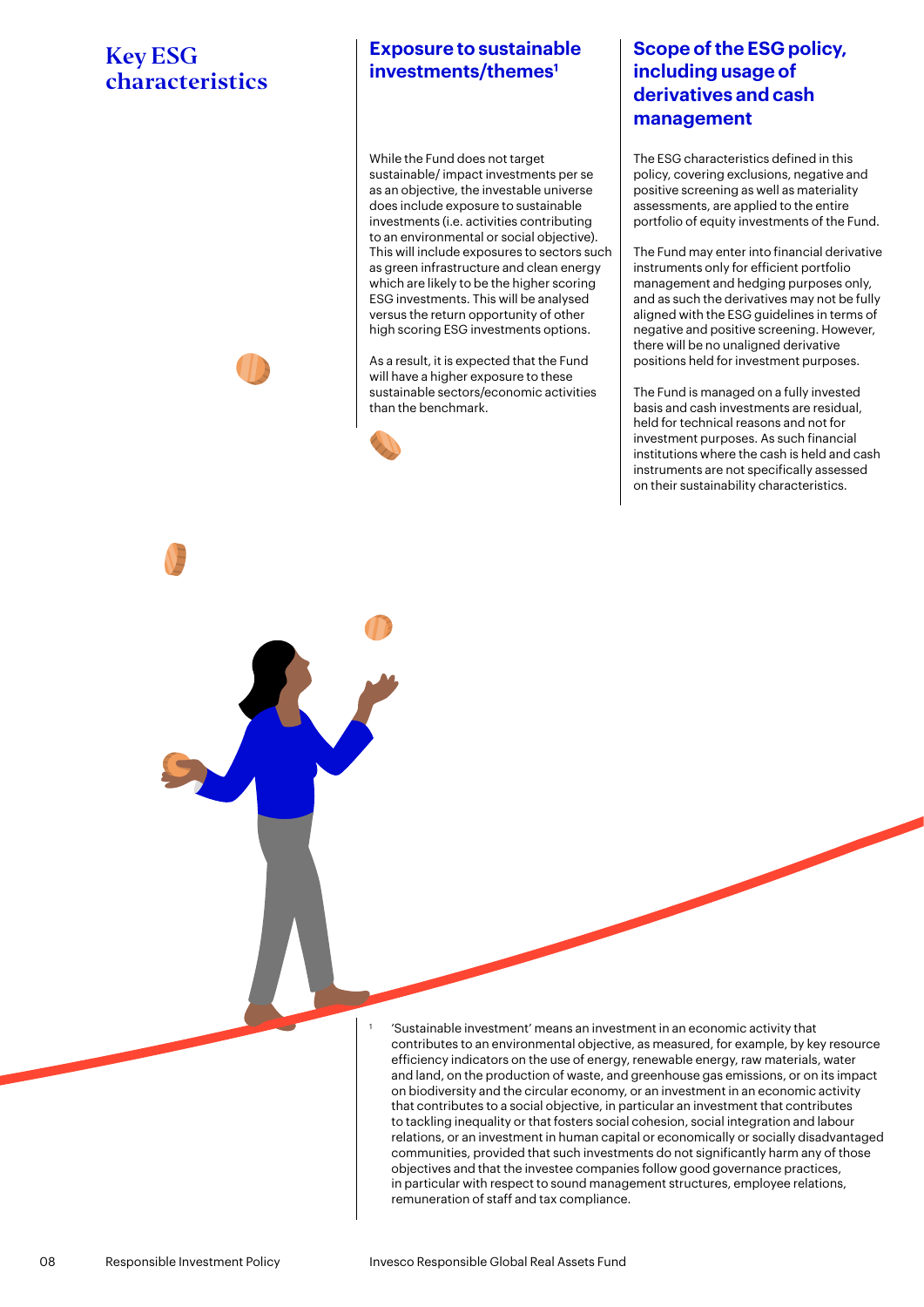<span id="page-8-0"></span>**Investment process steps**



Source: Invesco. For illustrative purposes only.

## **Qualified Universe**

The Investment Team screens out companies that do not meet minimum market capitalization and do not have sufficient transparency to allow rigorous underwriting. In addition, exclusionary ESG screening criteria is applied in Step 1. This results in a Qualified Universe of potential Real Estate, Infrastructure, Natural Resources and Timber investments. Companies that make the Qualified Universe are screened using the following steps:

- ESG Rating
- Fundamental Ranking
- Securities Analysis
- Portfolio Construction

# 01 02

## **Sector Allocation**

The Real Asset Governance Committee is composed of senior investment professionals that cover each underlying component of real assets. The committee is responsible for determining the overall sector allocation. Investment meetings are held on a regular basis where discussions are held regarding economic growth, inflation expectations, supply and demand dynamics, valuation, and the potential impacts of monetary/fiscal/ political policy.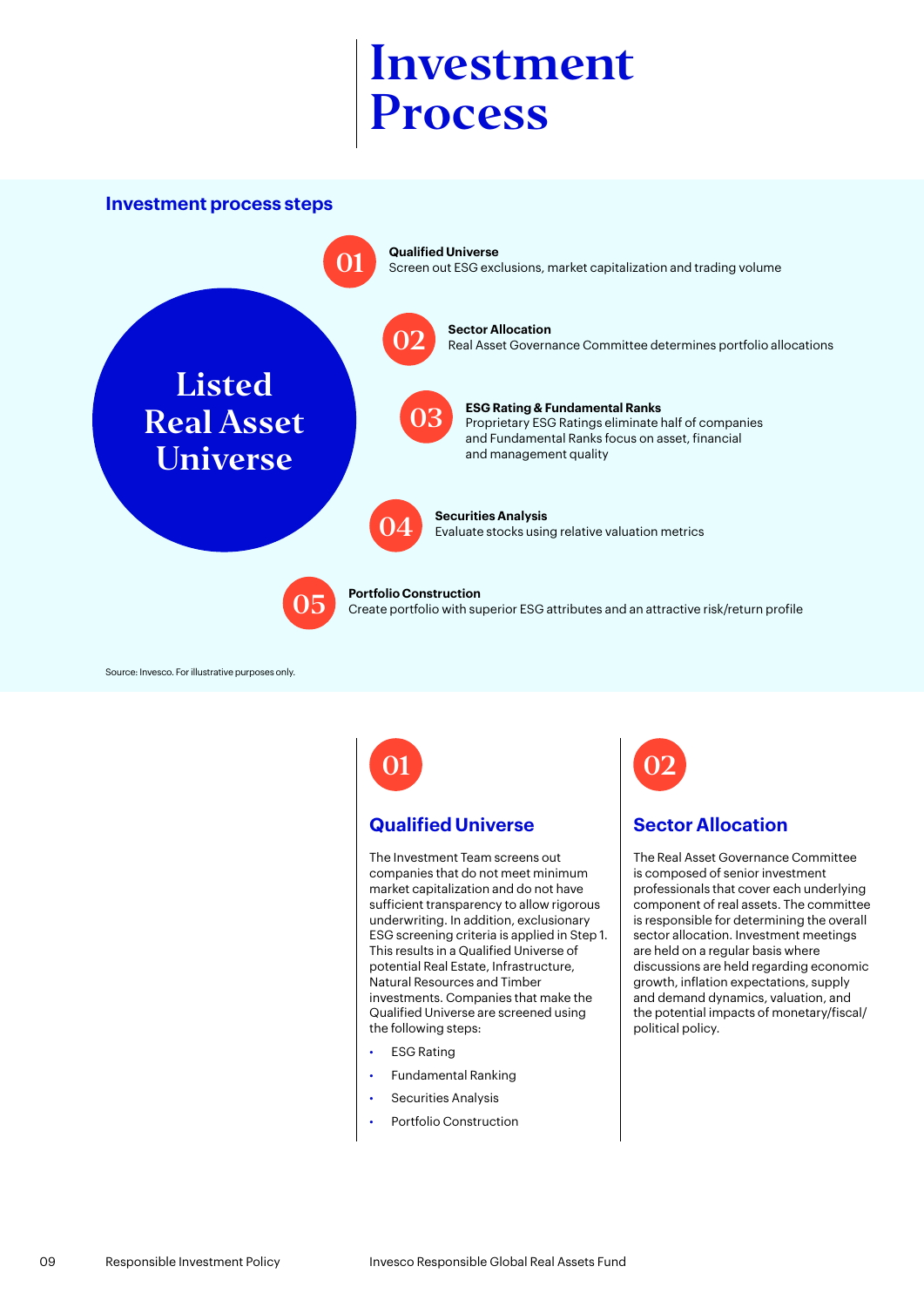

### **ESG Rating & Fundamental Ranks**

ESG factors are embedded in the Fundamental Rank process along with other factors that help to determine higher fundamental quality and growth prospects. A proprietary ILRA Team ESG Rating for each company is derived alongside the Fundamental Ranking process.

Each company is scored on a 1 to 10 scale (10 being the best) against ESG factors outlined in the table below. Proprietary ESG Ratings are applied on a real assets sector or geographic cluster basis. The analysis combines elements of thirdparty data and internal proprietary research focused on real asset specific factors. Many of the factors considered in the analysis relate to determining ESG related characteristics. Considerations are illustrated below, with factors specific to environmental, social or governance issues highlighted. Companies with an ESG Rating in the top half of the appropriate sector or peer group are considered for investment.

The Fundamental Ranking analysis is an integrated top-down and bottom-up analysis designed to identify the most attractive companies to own over the longterm on the basis of Market Cycle Analysis (market strength rating), Asset Evaluation, and Management and Corporate Structure (these items are further outlined in the table below). Each company is scored on a 1 to 10 scale (10 being best) against a number of factors, with only companies scoring five or more considered for investment. Companies scoring less than five normally account for approximately one third of the Qualified Universe.

The Fundamental Ranks and ESG Ratings processes are reviewed quarterly. Companies must pass both the Fundamental quality rank screen and the positive ESG screen to be considered for investment. Companies which upon review, de-rate to a score below the minimum acceptable threshold are sold as soon as practically possible if they are held in a portfolio.

## **Market Cycle Analysis Rating**

#### **Market Strength Rating**

Revenue/Asset Value Growth Prospects

|                                                             | <b>Environmental Social Governance</b> |              |                                                            | <b>Environmental Social Governance</b> |              |              |  |
|-------------------------------------------------------------|----------------------------------------|--------------|------------------------------------------------------------|----------------------------------------|--------------|--------------|--|
| <b>Asset Evaluation</b>                                     |                                        |              | <b>Management &amp; Structure</b>                          |                                        |              |              |  |
| <b>Physical Attributes</b>                                  |                                        |              | <b>Alignment of Interest</b>                               |                                        |              |              |  |
| Functionality/Aesthetics/<br><b>Stranding Risks</b>         | $\checkmark$                           |              | Inside Ownership                                           |                                        |              | $\checkmark$ |  |
| <b>Environmental Footprint</b>                              | $\checkmark$                           |              | <b>Board Structure/Executive</b><br>Pay/Business Standards |                                        |              | $\checkmark$ |  |
| Maintenance                                                 |                                        |              | Transparency                                               |                                        |              | $\checkmark$ |  |
| Capex Burden<br><b>Customer Credit Quality</b>              |                                        |              | Internal/External/<br>% Not Floated                        |                                        |              |              |  |
| and Diversified<br><b>Income Sources</b>                    |                                        |              | G&A as % of GAV                                            |                                        |              | $\checkmark$ |  |
| <b>Locational Attributes</b>                                |                                        |              | <b>Management &amp; Strategy</b>                           |                                        |              |              |  |
| Proximity to Infrastructure/                                | $\checkmark$                           |              | Quality of Team                                            |                                        |              | $\checkmark$ |  |
| Transport/Improvement                                       |                                        |              | Focus/Strategic Plan/                                      |                                        |              | $\checkmark$ |  |
| <b>Surrounding Environment</b>                              | $\checkmark$                           |              | $\checkmark$                                               | <b>Capital Allocation</b>              |              |              |  |
| Quality/Amenity                                             |                                        |              |                                                            | <b>Asset Improvement Strategy</b>      | $\checkmark$ |              |  |
| Portfolio Concentration/<br><b>Local Benefit</b>            |                                        | $\checkmark$ | Social & Demographic<br>Change Risk                        |                                        | $\checkmark$ |              |  |
| Residual Land Value/<br><b>Higher Value Use Opportunity</b> | $\checkmark$                           | $\checkmark$ | Diversity/Labor Force/<br>Social Contribution              |                                        | $\checkmark$ |              |  |
| Impact from Climate Change                                  | $\checkmark$                           |              | <b>Balance Sheet</b>                                       |                                        |              |              |  |
| <b>Regulation Risk</b>                                      |                                        | $\checkmark$ | Interest Coverage                                          |                                        |              |              |  |
| <b>Asset Liquidity</b>                                      |                                        |              | Leverage                                                   |                                        |              |              |  |

Source: Invesco Listed Real Assets Team. For illustrative purposes only. Not an exhaustive list of metrics considered.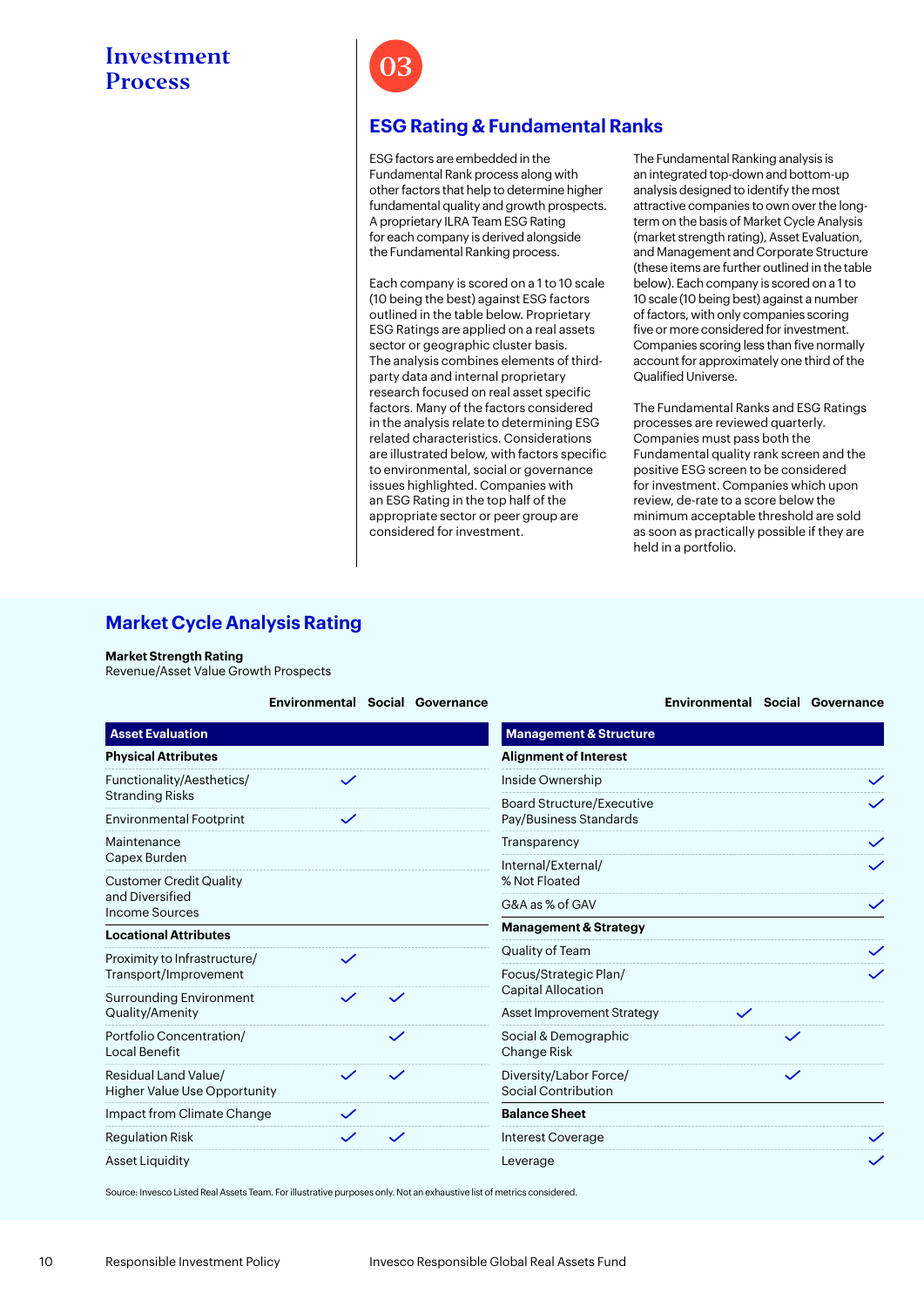

Source: Invesco. For illustrative purposes only. \*Weights can differ across sector of appropriate peer set.

04

### **Securities Analysis**

The Investment Team evaluates and ranks stocks according to relative value using earnings data and other fundamental variables. Individual factors used in determining the return opportunity for each individual stock can be summarized into four categories. These include but are not limited to:

- Cash Flow Quality and Growth
- Valuation
- Dividend Policy
- Trends & Liquidity

Each of these factors is considered in the calculation of each company's relative value intra-sector. Over time, and as markets change, the relative importance assigned to the individual factors may change. While the grouping of factors has proven to be relevant over full economic cycles, the relevance and significance of a given factor may change over time.